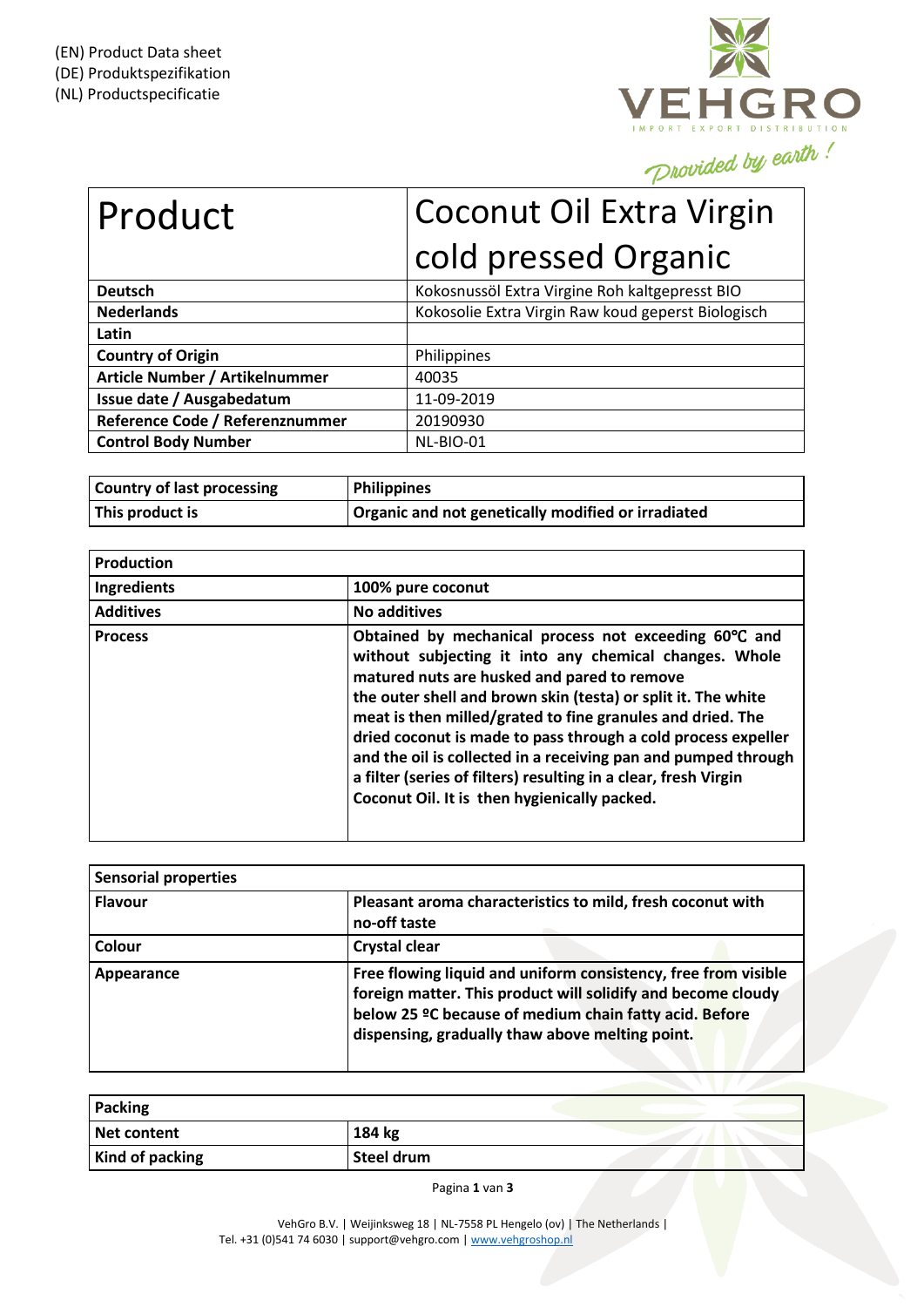

| Pieces per pallet |  |
|-------------------|--|

| <b>Shelf life</b>         |                                                     |
|---------------------------|-----------------------------------------------------|
| <b>Storage conditions</b> | Store in a dry place at ambient temperature and not |
|                           | below 25°C and away from direct sunlight.           |
| Maximum shelf life        | 24 months after production                          |

| Nutritional values (per 100 gram) |          | (from supplier) |
|-----------------------------------|----------|-----------------|
| <b>Energy</b>                     | 3700 KJ  |                 |
|                                   | 900 Kcal |                 |
| Protein (g)                       | 0        |                 |
| Fat $(g)$                         | 99.8     | Saturated: 94.1 |
| Carbohydrates (g)                 | 0        | Sugars: 0       |
| Dietary fibre (g)                 | 0        |                 |
| Salt (g)                          | 0        |                 |

| <b>Analytical properties</b>     |                                                               |
|----------------------------------|---------------------------------------------------------------|
| Density (at 30°C)                | $0.915 - 0.920$                                               |
| Moisture (%)                     | < 0.1                                                         |
| Peroxide value (meq/kg)          | 3.0                                                           |
| <b>FFA (%)</b>                   | < 0.20                                                        |
| <b>Color (lovibond)</b>          | Clear (colour 25mm cel) Y+5R, not<br>deeper than 0.9Y to 0.1R |
| Saponification value (KOH/g)     | $> 250 - 260$ mg                                              |
| <b>Unsaponifiable Matter (%)</b> | $0.2 - 0.5$                                                   |
| Caprioc (C6:0)                   | $0.1 - 0.7$                                                   |
| Caprylic (C8:0)                  | $4.0 - 10.0$                                                  |
| <b>Capric (C10:0)</b>            | $4.0 - 8.0$                                                   |
| Lauric (C12:0)                   | $45.1 - 56.0$                                                 |
| Myristic (C14:0)                 | $16.0 - 21.0$                                                 |
| Palmitic (C16:0)                 | $7.5 - 10.2$                                                  |
| Stearic (C18:0)                  | $2.0 - 5.0$                                                   |
| Oleic (C18:1)                    | $5.0 - 10.0$                                                  |
| Linoleic (C18:2)                 | $1.0 - 2.5$                                                   |

| <b>Microbiological Properties</b> |        |  |
|-----------------------------------|--------|--|
| Total Aerobic Plate Count (cfu/g) | < 100  |  |
| Yeast & Moulds (cfu/g)            | < 10   |  |
| Coliforms $(cfu/g)$               | < 10   |  |
| E. coli ( $ctu/g$ )               | Absent |  |
| Salmonella (cfu/25g)              | Absent |  |

Pagina **2** van **3**